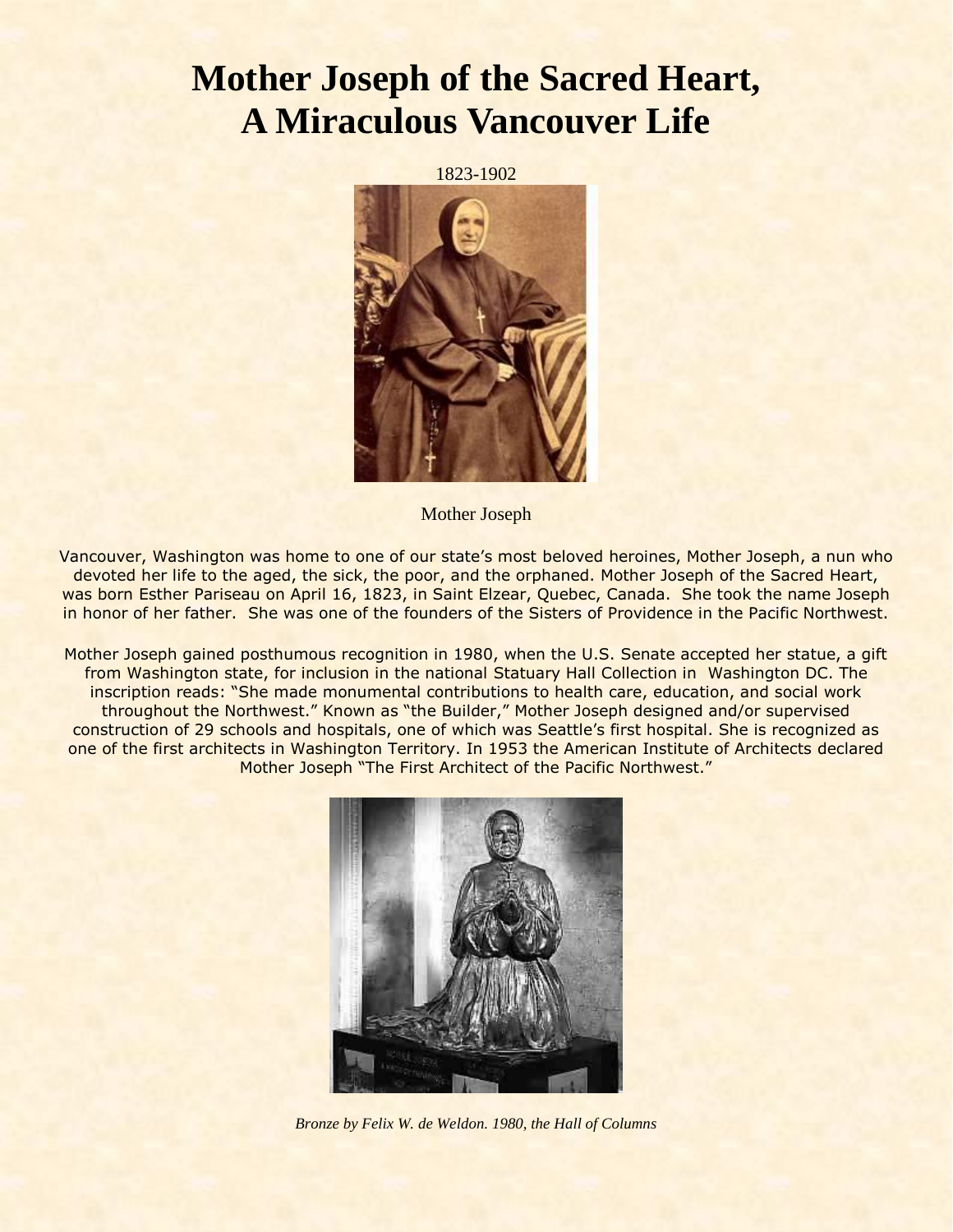In 1999, at the request of a group of 27 Vancouver sixth-grade students from the Evergreen District Excel Program, the legislature passed a bill declaring her birthday, April 16, as Mother Joseph Day in the Washington state. The class developed three different projects to honor this remarkable Sister of Providence. The first was a new bench at Saint James Cemetery in Vancouver, Washington, where Mother Joseph is buried in the Rosemere Neighborhood. The second was a plaque in her memory at Southwest Washington Medical Center, formerly St. Joseph's Hospital (1858-1967), in Vancouver, Washington. The third was the establishment of Mother Joseph Day with the help of Senator Al Bauer. The sixth graders were present when Governor Gary Locke signed the Mother Joseph Day bill into law in 1999. The sixthgraders went on to realize their other two goals for honoring Mother Joseph, which included raising more than \$650 for the new bench at her grave site. To mark the end of their exciting year, the class filled a time capsule with memorabilia from their sixth-grade civics class endeavors. The capsule will be opened on the occasion of their class reunion, which they fittingly have planned for April 16, 2005



 *Governor Locke signing bill to recognize Mother Joseph with Joan Pinkerton Tucker in habit, and Evergreen 6th grade class, April 16, 1999*

The corporation Mother Joseph established in 1859 is acknowledged as a "Pioneer Corporation in Washington State," and the vibrant health care network she created remains largely in place today. Under the sponsorship of the Sisters of Providence in the western states—now known as Mother Joseph Province—Providence Health System, serving western Washington, Oregon, California, and Alaska, and Providence Services in eastern Washington and Montana, continue the caring traditions established by the pioneer sister and her colleagues 150 years ago

In 1856, Bishop Blanchet of the Nisqually Diocese requested help to care for the pioneers in the Washington Territory. The convent in Montreal sent five sisters led by Sister Joseph to the Pacific Northwest. On a cold December day in 1856, the sisters arrived at Fort Vancouver during a fierce winter storm. They endured an arduous 45-day, 6,000-mile journey by land and sea. They immediately set to work, converting an old Hudson's Bay storage building into a combination dormitory and church, and decorated it with evergreen boughs. They began building their new convent, a 16-by-24 foot building with four windows and a glass-paneled door. They also constructed facilities for their school and orphanage. The convent was a one-room attic in the bishop's home. By June, six small cabins surrounded by a white picket fence made up the Providence enclosure.

Within a few weeks of their arrival in Vancouver, the sisters welcomed an orphaned three-year old, Emilie Lake, into their home, then the infant James Wilks, and then a steady stream of orphans. In the following years, Mother Joseph built and furnished several houses for these abandoned children. Mother Joseph purchased a farm at the banks of the Columbia River to provide fresh produce for the children and as a place for the boys to work and learn useful skills. Her most extensive begging tours were conducted on behalf of the orphans during the bleak years when the Columbia River flooded the farm and during construction of Providence Academy. She just loved being with the children, praying with them, sharing pancake suppers and little treats, and teaching the ways of family, church and work.

The French-speaking Mother Joseph had to rely on the translation abilities of the two bilingual sisters in her group until she learned enough English to communicate. She sent the "prettiest" nun, Sister Mary Norton, an Irish woman, to collect donations from servicemen on paydays at the Vancouver barracks.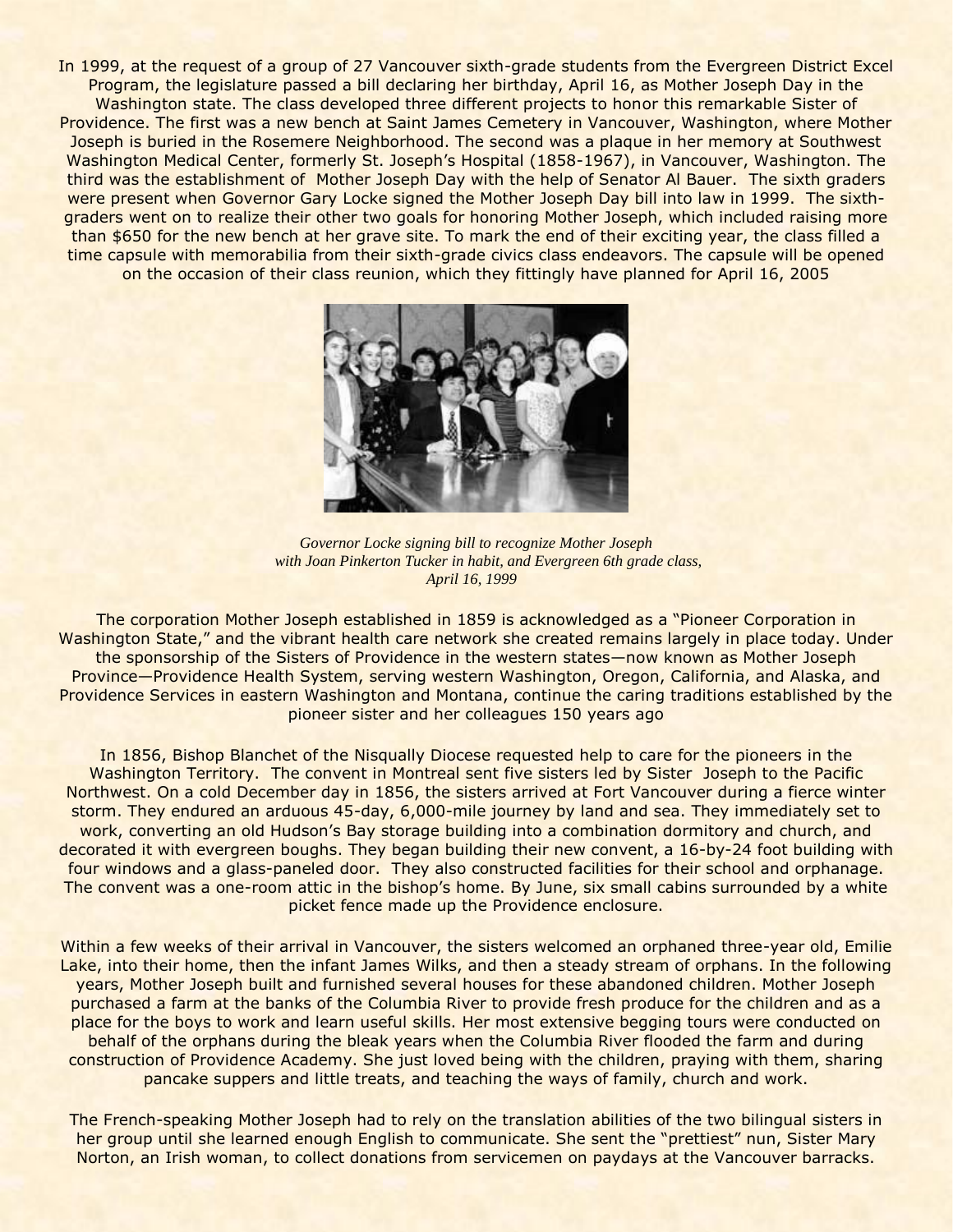Her first building, a boarding school named Providence Academy in Vancouver, built in 1873, still stands today. "Schools are needed first of all," Mother Joseph reported to the sisters in Montreal. "Americans do not count the cost where education is concerned [and] their generosity will help us to maintain our establishments for the poor."



*A 1900 class at the Providence Academy*

She responded also to the citizens' request for a hospital, converting a small building that she had planned to use as a laundry and bakery This hospital was one small room with four beds, benches, and tables carved by Mother Joseph. In exchange, the women of the town promised to support the care of poor patients, and on June 7, 1858, the sisters opened St. Joseph Hospital, the first permanent hospital in the Northwest. Mother Joseph received many requests from clergy and civic leaders to bring the works of the Sisters of Providence to towns throughout the West. In 1874, when more space was needed, Mother Joseph designed a three-story brick building  $-$  a combination hospital, residence and academy  $-$  that became the sisters' headquarters at Fort Vancouver. This building is listed on the National Registry of Historic Places.



St. Joseph Hospital in the 1960's

Mother Joseph and her sisters built 29 hospitals, schools, and homes for orphans and the elderly in Washington, Oregon, Idaho, Montana, and southern British Columbia, including eleven hospitals, seven academies, five Indian schools, and two orphanages. Mother Joseph was responsible for designing the buildings, supervising their construction, and fund raising. Mother Joseph often inspected rafters and bounced on planks to insure their support, climbed to inspect roofs, and knocked down a poorly-made chimney late at night and forced the workmen to rebuild it correctly the following day. One minute Mother Joseph was seen doing delicate embroidery work, the next she was working with hammer, saw and carpenter's level. Mother Joseph's companions honored her for specific talents for which she had become known: seamstress, carpenter, painter, sculptor, blacksmith, farmer, watchmaker, locksmith, architect and mechanic. But the description they thought fit her best was "builder of services," for she spent her life seeing to it that the poor were cared for, the homeless sheltered, the sick tended, and the hungry fed.

Each of her "begging tours" into mining camps lasted several months and raised between \$2,000 and \$5,000 toward the realization of her goals. She and her companions took lengthy, dangerous trips by horseback and river boat to the mines in Idaho, Montana, Oregon, and the Caribou Country in British Columbia, begging for the precious gold dust and nuggets essential to the support of their works of